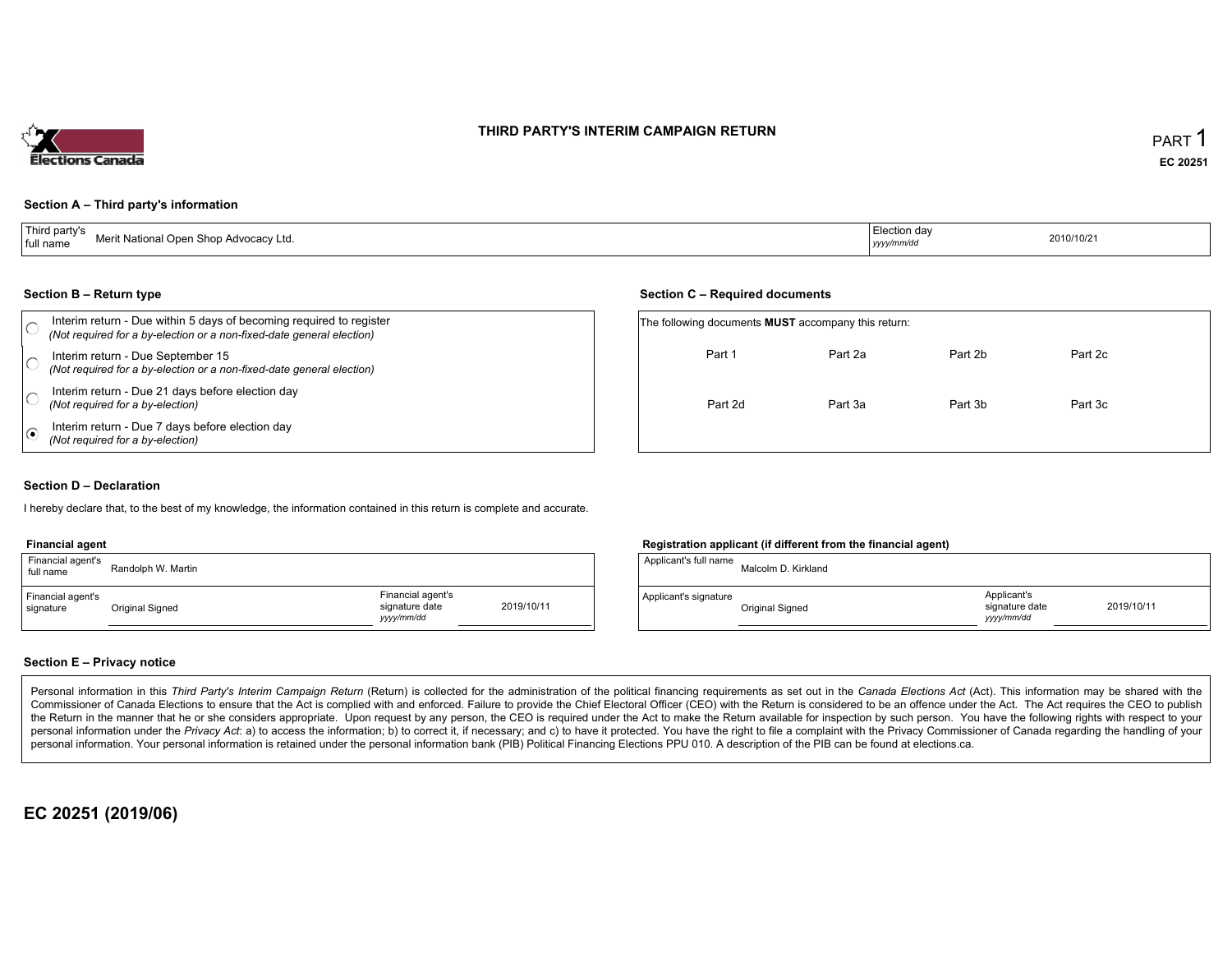

#### THIRD PARTY'S INTERIM CAMPAIGN RETURN Statement of monetary contributions received

|                                            | No.                                                                               | Full name | Street<br>no.                                 | <b>Street</b>                                    | Apt. | City | Prov./<br>Terr. | Postal<br>code | Date<br>received<br>yyyy/mm/dd                                                 | Individual | <b>Business /</b><br>Commercial<br>organization | Government | <b>Trade union</b> | Corporation<br>without share<br>capital | Unincorporated<br>organization or<br>association |
|--------------------------------------------|-----------------------------------------------------------------------------------|-----------|-----------------------------------------------|--------------------------------------------------|------|------|-----------------|----------------|--------------------------------------------------------------------------------|------------|-------------------------------------------------|------------|--------------------|-----------------------------------------|--------------------------------------------------|
|                                            |                                                                                   |           |                                               |                                                  |      |      |                 |                |                                                                                | \$         | \$                                              | $\bullet$  | \$                 | \$                                      | \$                                               |
|                                            |                                                                                   |           |                                               |                                                  |      |      |                 |                |                                                                                |            |                                                 |            |                    |                                         |                                                  |
|                                            |                                                                                   |           |                                               |                                                  |      |      |                 |                |                                                                                |            |                                                 |            |                    |                                         |                                                  |
|                                            |                                                                                   |           |                                               |                                                  |      |      |                 |                |                                                                                |            |                                                 |            |                    |                                         |                                                  |
|                                            |                                                                                   |           |                                               |                                                  |      |      |                 |                |                                                                                |            |                                                 |            |                    |                                         |                                                  |
|                                            |                                                                                   |           |                                               |                                                  |      |      |                 |                |                                                                                |            |                                                 |            |                    |                                         |                                                  |
|                                            |                                                                                   |           |                                               |                                                  |      |      |                 |                |                                                                                |            |                                                 |            |                    |                                         |                                                  |
|                                            |                                                                                   |           |                                               |                                                  |      |      |                 |                |                                                                                |            |                                                 |            |                    |                                         |                                                  |
|                                            |                                                                                   |           |                                               |                                                  |      |      |                 |                |                                                                                |            |                                                 |            |                    |                                         |                                                  |
|                                            |                                                                                   |           |                                               |                                                  |      |      |                 |                |                                                                                |            |                                                 |            |                    |                                         |                                                  |
|                                            |                                                                                   |           |                                               |                                                  |      |      |                 |                |                                                                                |            |                                                 |            |                    |                                         |                                                  |
|                                            |                                                                                   |           |                                               |                                                  |      |      |                 |                |                                                                                |            |                                                 |            |                    |                                         |                                                  |
|                                            |                                                                                   |           |                                               |                                                  |      |      |                 |                |                                                                                |            |                                                 |            |                    |                                         |                                                  |
|                                            |                                                                                   |           |                                               |                                                  |      |      |                 |                |                                                                                |            |                                                 |            |                    |                                         |                                                  |
|                                            |                                                                                   |           |                                               |                                                  |      |      |                 |                |                                                                                |            |                                                 |            |                    |                                         |                                                  |
|                                            |                                                                                   |           |                                               |                                                  |      |      |                 |                | Totals carried forward from previous page \$                                   |            |                                                 |            |                    |                                         |                                                  |
|                                            |                                                                                   |           |                                               |                                                  |      |      |                 |                | Total amount of monetary contributions by contributors who gave over \$200 (A) |            |                                                 |            |                    |                                         |                                                  |
| Number of contributors who gave over \$200 |                                                                                   |           |                                               |                                                  |      |      |                 |                |                                                                                |            |                                                 |            |                    |                                         |                                                  |
|                                            | Total amount of monetary contributions by contributors who gave \$200 or less (B) |           |                                               |                                                  |      |      |                 |                |                                                                                |            |                                                 |            |                    |                                         |                                                  |
|                                            |                                                                                   |           | Number of contributors who gave \$200 or less |                                                  |      |      |                 |                |                                                                                |            |                                                 |            |                    |                                         |                                                  |
|                                            |                                                                                   |           |                                               | Total amount of all monetary contributions (A+B) |      |      |                 |                |                                                                                |            |                                                 |            |                    |                                         |                                                  |
|                                            |                                                                                   |           |                                               |                                                  |      |      |                 |                | Number of contributors who gave monetary contributions                         |            |                                                 |            |                    |                                         |                                                  |
|                                            |                                                                                   |           |                                               |                                                  |      |      |                 |                |                                                                                |            |                                                 |            |                    |                                         |                                                  |

| Third<br>  party | ` National Open_<br>n Shop Advocacy Ltd. | 2010/10/21<br>$\sim$ $\sim$<br>yyyy/mm/aa | Page<br>-99 |  |
|------------------|------------------------------------------|-------------------------------------------|-------------|--|
|                  |                                          |                                           |             |  |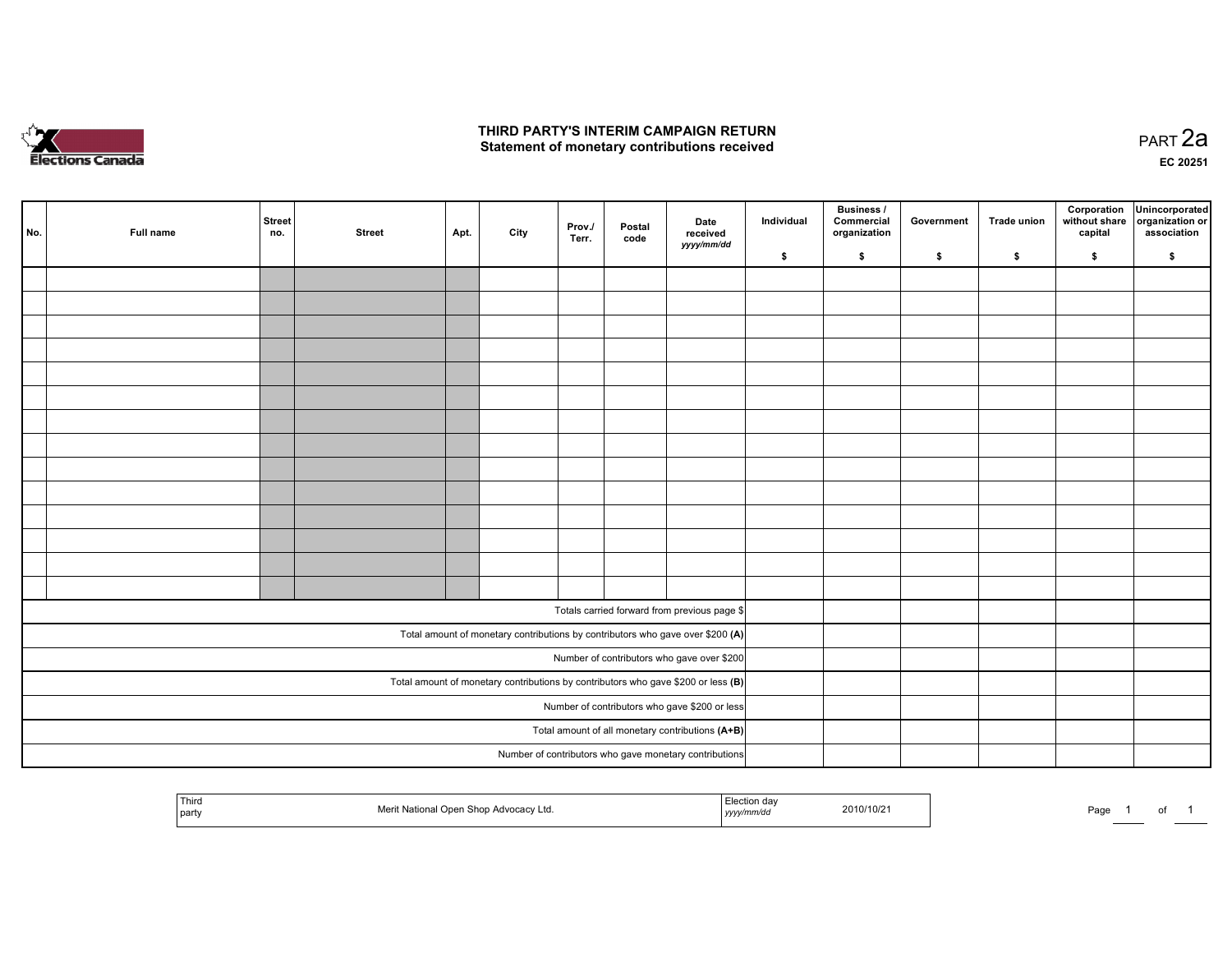

#### THIRD PARTY'S INTERIM CAMPAIGN RETURN Statement of non-monetary contributions received

 PART 2bEC <sup>20251</sup>

| No.                                                                                     | Full name | <b>Street</b><br>no. | <b>Street</b> | Apt. | City | Prov./<br>Terr. | Postal<br>code | Date<br>received<br>yyyy/mm/dd                                                     | Individual | <b>Business /</b><br>Commercial<br>organization | Government | <b>Trade union</b> | Corporation<br>capital | Unincorporated<br>without share organization or<br>association |
|-----------------------------------------------------------------------------------------|-----------|----------------------|---------------|------|------|-----------------|----------------|------------------------------------------------------------------------------------|------------|-------------------------------------------------|------------|--------------------|------------------------|----------------------------------------------------------------|
|                                                                                         |           |                      |               |      |      |                 |                |                                                                                    | \$         | \$                                              | \$         | \$                 | \$                     | \$                                                             |
|                                                                                         |           |                      |               |      |      |                 |                |                                                                                    |            |                                                 |            |                    |                        |                                                                |
|                                                                                         |           |                      |               |      |      |                 |                |                                                                                    |            |                                                 |            |                    |                        |                                                                |
|                                                                                         |           |                      |               |      |      |                 |                |                                                                                    |            |                                                 |            |                    |                        |                                                                |
|                                                                                         |           |                      |               |      |      |                 |                |                                                                                    |            |                                                 |            |                    |                        |                                                                |
|                                                                                         |           |                      |               |      |      |                 |                |                                                                                    |            |                                                 |            |                    |                        |                                                                |
|                                                                                         |           |                      |               |      |      |                 |                |                                                                                    |            |                                                 |            |                    |                        |                                                                |
|                                                                                         |           |                      |               |      |      |                 |                |                                                                                    |            |                                                 |            |                    |                        |                                                                |
|                                                                                         |           |                      |               |      |      |                 |                |                                                                                    |            |                                                 |            |                    |                        |                                                                |
|                                                                                         |           |                      |               |      |      |                 |                |                                                                                    |            |                                                 |            |                    |                        |                                                                |
|                                                                                         |           |                      |               |      |      |                 |                |                                                                                    |            |                                                 |            |                    |                        |                                                                |
|                                                                                         |           |                      |               |      |      |                 |                |                                                                                    |            |                                                 |            |                    |                        |                                                                |
|                                                                                         |           |                      |               |      |      |                 |                |                                                                                    |            |                                                 |            |                    |                        |                                                                |
|                                                                                         |           |                      |               |      |      |                 |                |                                                                                    |            |                                                 |            |                    |                        |                                                                |
|                                                                                         |           |                      |               |      |      |                 |                |                                                                                    |            |                                                 |            |                    |                        |                                                                |
|                                                                                         |           |                      |               |      |      |                 |                | Totals carried forward from previous page \$                                       |            |                                                 |            |                    |                        |                                                                |
|                                                                                         |           |                      |               |      |      |                 |                | Total amount of non-monetary contributions by contributors who gave over \$200 (A) |            |                                                 |            |                    |                        |                                                                |
| Number of contributors who gave over \$200                                              |           |                      |               |      |      |                 |                |                                                                                    |            |                                                 |            |                    |                        |                                                                |
| Total amount of non-monetary contributions by contributors who gave \$200 or less $(B)$ |           |                      |               |      |      |                 |                |                                                                                    |            |                                                 |            |                    |                        |                                                                |
| Number of contributors who gave \$200 or less                                           |           |                      |               |      |      |                 |                |                                                                                    |            |                                                 |            |                    |                        |                                                                |
|                                                                                         |           |                      |               |      |      |                 |                | Total amount of all non-monetary contributions (A+B)                               |            |                                                 |            |                    |                        |                                                                |
|                                                                                         |           |                      |               |      |      |                 |                | Number of contributors who gave non-monetary contributions                         |            |                                                 |            |                    |                        |                                                                |

| ' Third<br>party | Merit<br>' Nationa<br>l Open Shop Advocacy Ltd. | <sub>≁</sub> uon dav<br>nm/a<br>,,,,, | 2010/10/2 | Page |  |  |
|------------------|-------------------------------------------------|---------------------------------------|-----------|------|--|--|
|                  |                                                 |                                       |           |      |  |  |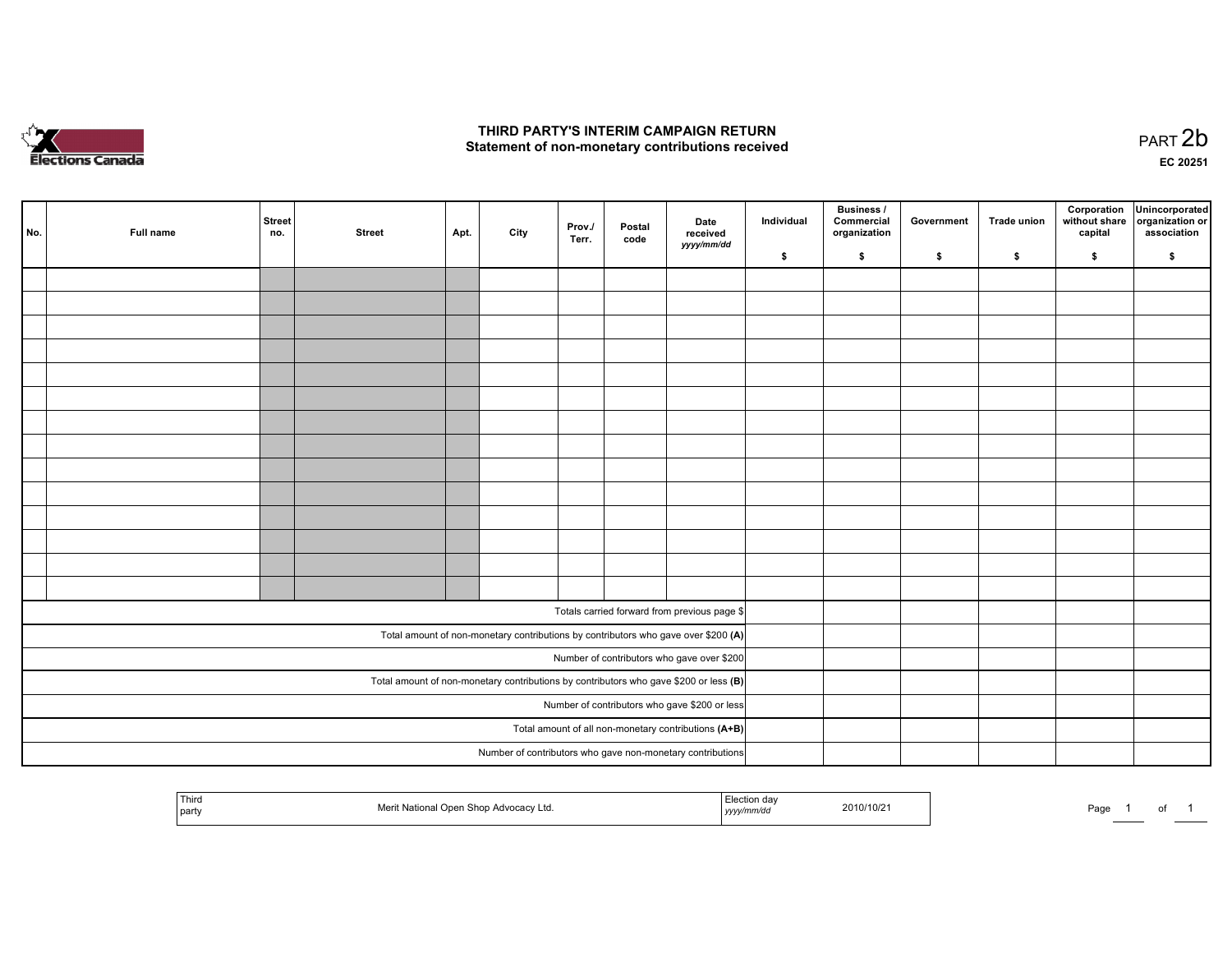

#### THIRD PARTY'S INTERIM CAMPAIGN RETURN  $\frac{1}{2}$  of PART  $\frac{2}{3}$  PART  $\frac{2}{3}$

EC <sup>20251</sup>

|  | No.                                                               | Full name | Street<br>no. | <b>Street</b> | Apt. | City | Prov./<br>Terr. | Postal<br>code | Date<br>received<br>yyyy/mm/dd                               | Individual | <b>Business /</b><br>Commercial<br>organization | Government | <b>Trade union</b> | Corporation<br>capital | Unincorporated<br>without share organization or<br>association |
|--|-------------------------------------------------------------------|-----------|---------------|---------------|------|------|-----------------|----------------|--------------------------------------------------------------|------------|-------------------------------------------------|------------|--------------------|------------------------|----------------------------------------------------------------|
|  |                                                                   |           |               |               |      |      |                 |                |                                                              | \$         | \$                                              | \$         | \$                 | \$                     | \$                                                             |
|  |                                                                   |           |               |               |      |      |                 |                |                                                              |            |                                                 |            |                    |                        |                                                                |
|  |                                                                   |           |               |               |      |      |                 |                |                                                              |            |                                                 |            |                    |                        |                                                                |
|  |                                                                   |           |               |               |      |      |                 |                |                                                              |            |                                                 |            |                    |                        |                                                                |
|  |                                                                   |           |               |               |      |      |                 |                |                                                              |            |                                                 |            |                    |                        |                                                                |
|  |                                                                   |           |               |               |      |      |                 |                |                                                              |            |                                                 |            |                    |                        |                                                                |
|  |                                                                   |           |               |               |      |      |                 |                |                                                              |            |                                                 |            |                    |                        |                                                                |
|  |                                                                   |           |               |               |      |      |                 |                |                                                              |            |                                                 |            |                    |                        |                                                                |
|  |                                                                   |           |               |               |      |      |                 |                |                                                              |            |                                                 |            |                    |                        |                                                                |
|  |                                                                   |           |               |               |      |      |                 |                |                                                              |            |                                                 |            |                    |                        |                                                                |
|  |                                                                   |           |               |               |      |      |                 |                |                                                              |            |                                                 |            |                    |                        |                                                                |
|  |                                                                   |           |               |               |      |      |                 |                |                                                              |            |                                                 |            |                    |                        |                                                                |
|  |                                                                   |           |               |               |      |      |                 |                |                                                              |            |                                                 |            |                    |                        |                                                                |
|  |                                                                   |           |               |               |      |      |                 |                |                                                              |            |                                                 |            |                    |                        |                                                                |
|  |                                                                   |           |               |               |      |      |                 |                |                                                              |            |                                                 |            |                    |                        |                                                                |
|  |                                                                   |           |               |               |      |      |                 |                | Totals carried forward from previous page \$                 |            |                                                 |            |                    |                        |                                                                |
|  |                                                                   |           |               |               |      |      |                 |                | Total amount of loans by lenders who provided over \$200 (A) |            |                                                 |            |                    |                        |                                                                |
|  |                                                                   |           |               |               |      |      |                 |                | Number of lenders who provided over \$200                    |            |                                                 |            |                    |                        |                                                                |
|  | Total amount of loans by lenders who provided \$200 or less $(B)$ |           |               |               |      |      |                 |                |                                                              |            |                                                 |            |                    |                        |                                                                |
|  | Number of lenders who provided \$200 or less                      |           |               |               |      |      |                 |                |                                                              |            |                                                 |            |                    |                        |                                                                |
|  |                                                                   |           |               |               |      |      |                 |                | Total amount of all loans (A+B)                              |            |                                                 |            |                    |                        |                                                                |
|  |                                                                   |           |               |               |      |      |                 |                | Number of all lenders who provided loans                     |            |                                                 |            |                    |                        |                                                                |
|  |                                                                   |           |               |               |      |      |                 |                |                                                              |            |                                                 |            |                    |                        |                                                                |

| ' Third |                                        | Election dav |            |      |  |
|---------|----------------------------------------|--------------|------------|------|--|
|         | Merit National Open Shop Advocacy Ltd. | yyyy/mm/dd   | 2010/10/21 | Page |  |
| party   |                                        |              |            | o    |  |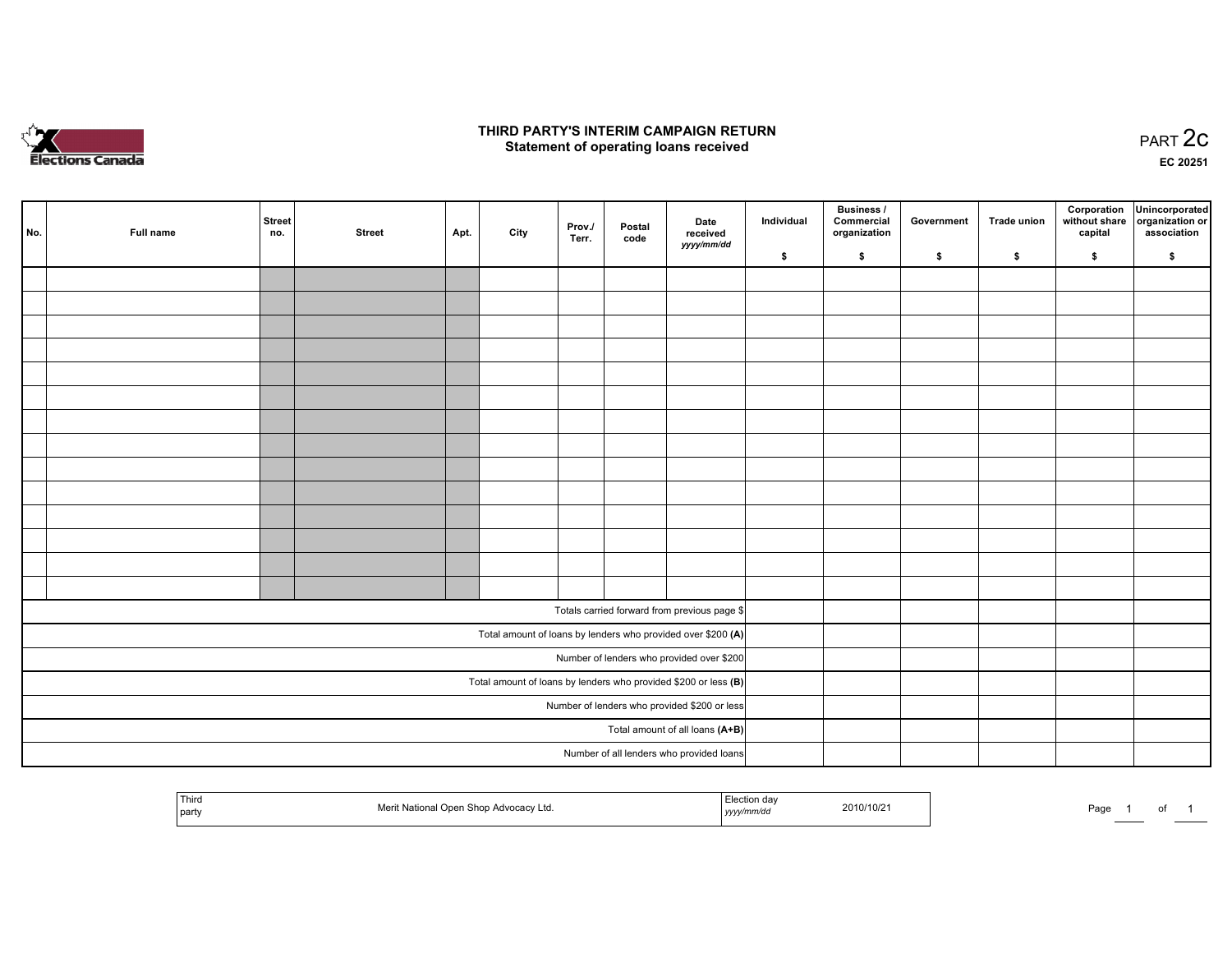# **Elections Canada**

#### THIRD PARTY'S INTERIM CAMPAIGN RETURN<br>Cummery of inflows **Summary of inflows**  $\frac{1}{2}$  of inflows  $\frac{1}{2}$  part 2d

| No.   | Type of contributor / lender                    | <b>Monetary</b><br>contributions<br>(Part 2a)<br>\$ | Non-monetary<br>contributions<br>(Part 2b)<br>\$ | Loans<br>(Part 2c)<br>\$ | <b>Total</b><br>S | Number of<br>contributors and<br>lenders |
|-------|-------------------------------------------------|-----------------------------------------------------|--------------------------------------------------|--------------------------|-------------------|------------------------------------------|
| 1.    | Individuals                                     |                                                     |                                                  |                          |                   |                                          |
|       | 2. Businesses / Commercial organizations        |                                                     |                                                  |                          |                   |                                          |
|       | 3. Governments                                  |                                                     |                                                  |                          |                   |                                          |
| 4.    | Trade unions                                    |                                                     |                                                  |                          |                   |                                          |
| 5.    | Corporations without share capital              |                                                     |                                                  |                          |                   |                                          |
|       | 6. Unincorporated organizations or associations |                                                     |                                                  |                          |                   |                                          |
| 7.    | Total (items 1 to 6)                            |                                                     |                                                  |                          |                   |                                          |
| Total |                                                 |                                                     |                                                  |                          |                   |                                          |
|       | 8. Amount of third party's resources used       |                                                     |                                                  |                          |                   |                                          |
|       | 9. Grand total (items $7$ and $8$ )             |                                                     |                                                  |                          |                   |                                          |

| <sup>1</sup> Third<br>l partv | t National Open Shop Advocacy Ltd. | ⊟lection dav<br>2010/10/21<br>vvvv/mm/dd<br>,,,, |  |
|-------------------------------|------------------------------------|--------------------------------------------------|--|
|-------------------------------|------------------------------------|--------------------------------------------------|--|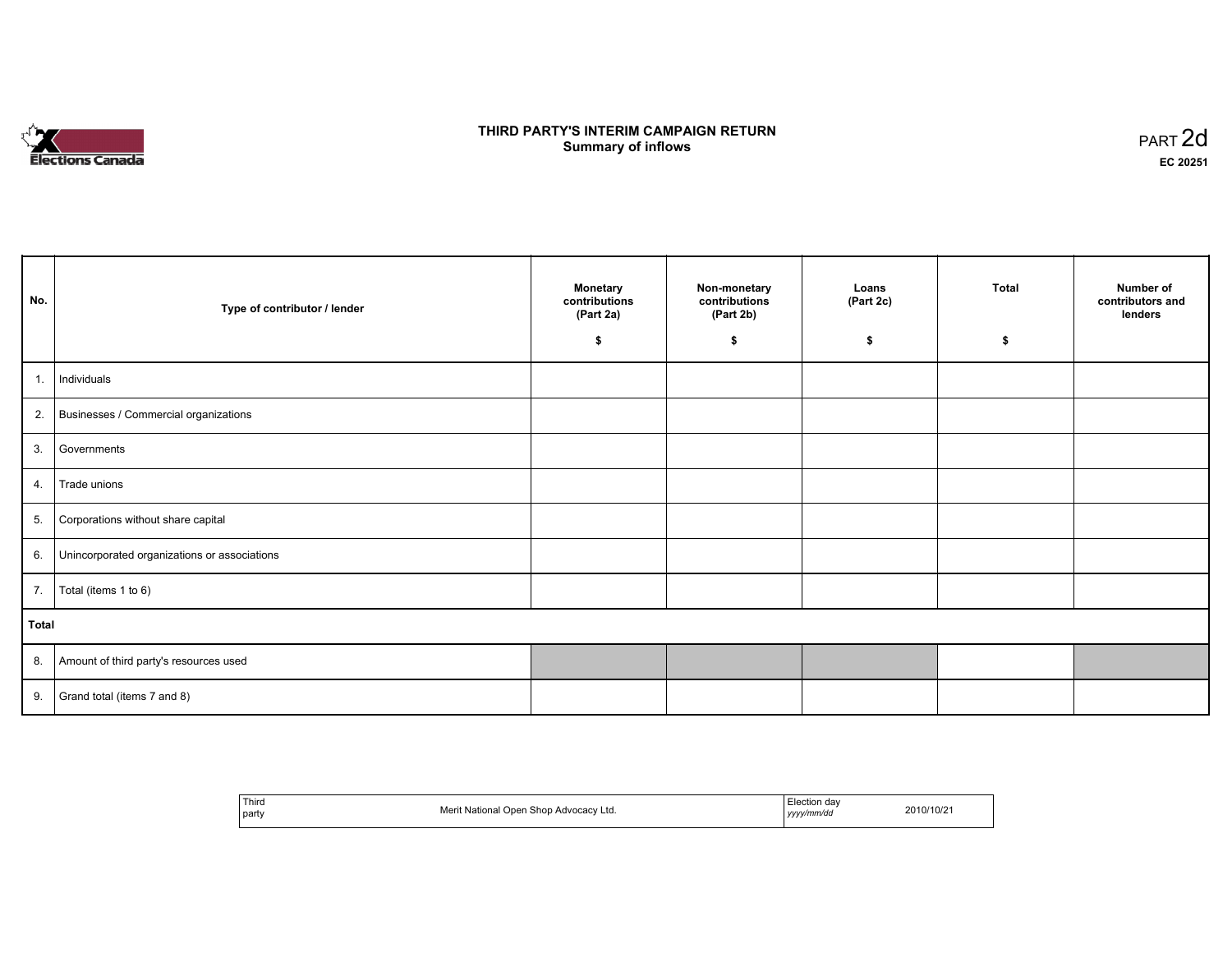

#### THIRD PARTY'S INTERIM CAMPAIGN RETURN Statement of expenses incurred for regulated activities that take place during the pre-election period (Only applicable to <sup>a</sup> fixed-date general election)

равт $\,3$ а EC <sup>20251</sup>

For <sup>a</sup> list of expense types, expense categories and expense subcategories, refer to Annex II in the Instructions.

| No. | Date<br><b>ED Code</b><br>incurred<br>(if applicable)<br>yyyy/mm/dd | Supplier | <b>Expense type</b> | Expense<br>category | Expense<br>subcategory | Starting date<br>of activity,<br>advertisement advertisement<br>or survey<br>yyyy/mm/dd | Ending date<br>of activity,<br>or survey<br>yyyy/mm/dd | Place of activity or<br>advertisement                   | <b>Expense amount</b><br>\$ |
|-----|---------------------------------------------------------------------|----------|---------------------|---------------------|------------------------|-----------------------------------------------------------------------------------------|--------------------------------------------------------|---------------------------------------------------------|-----------------------------|
|     |                                                                     |          |                     |                     |                        |                                                                                         |                                                        |                                                         |                             |
|     |                                                                     |          |                     |                     |                        |                                                                                         |                                                        |                                                         |                             |
|     |                                                                     |          |                     |                     |                        |                                                                                         |                                                        |                                                         |                             |
|     |                                                                     |          |                     |                     |                        |                                                                                         |                                                        |                                                         |                             |
|     |                                                                     |          |                     |                     |                        |                                                                                         |                                                        |                                                         |                             |
|     |                                                                     |          |                     |                     |                        |                                                                                         |                                                        |                                                         |                             |
|     |                                                                     |          |                     |                     |                        |                                                                                         |                                                        |                                                         |                             |
|     |                                                                     |          |                     |                     |                        |                                                                                         |                                                        |                                                         |                             |
|     |                                                                     |          |                     |                     |                        |                                                                                         |                                                        |                                                         |                             |
|     |                                                                     |          |                     |                     |                        |                                                                                         |                                                        |                                                         |                             |
|     |                                                                     |          |                     |                     |                        |                                                                                         |                                                        |                                                         |                             |
|     |                                                                     |          |                     |                     |                        |                                                                                         |                                                        |                                                         |                             |
|     |                                                                     |          |                     |                     |                        |                                                                                         |                                                        |                                                         |                             |
|     |                                                                     |          |                     |                     |                        |                                                                                         |                                                        |                                                         |                             |
|     |                                                                     |          |                     |                     |                        |                                                                                         |                                                        |                                                         |                             |
|     |                                                                     |          |                     |                     |                        |                                                                                         |                                                        |                                                         |                             |
|     |                                                                     |          |                     |                     |                        |                                                                                         |                                                        |                                                         |                             |
|     |                                                                     |          |                     |                     |                        |                                                                                         |                                                        | Totals carried forward from previous page $\frac{1}{2}$ |                             |
|     |                                                                     |          |                     |                     |                        |                                                                                         |                                                        | Total \$                                                |                             |

| <sup>'</sup> Thira<br>t National Open Shop Advocacy Ltd.<br>I party | ∟lection da<br>2010/10/2<br>.<br>נעצען | Page |
|---------------------------------------------------------------------|----------------------------------------|------|
|---------------------------------------------------------------------|----------------------------------------|------|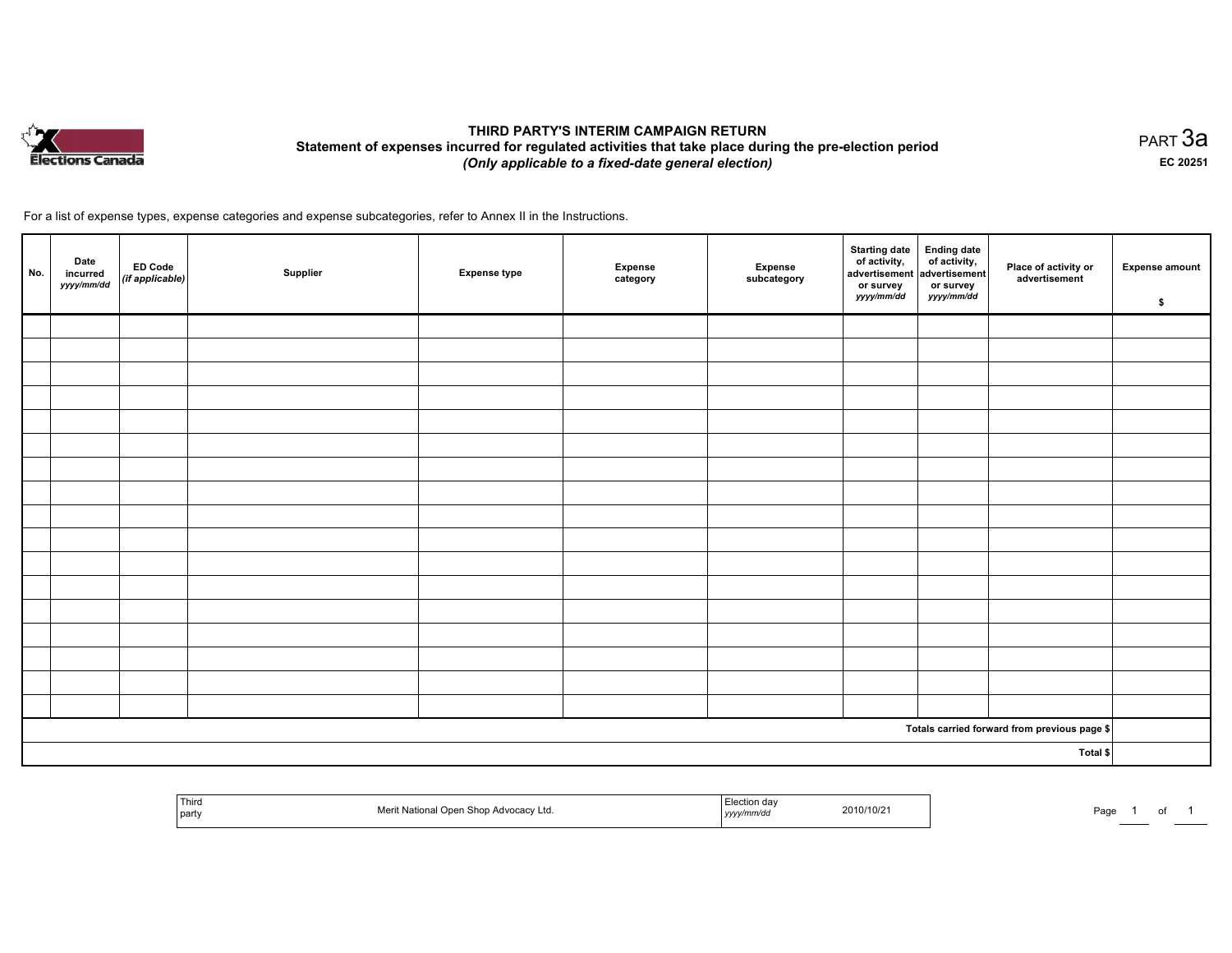

#### THIRD PARTY'S INTERIM CAMPAIGN RETURN THIRD PARTT'S INTERIM CAMPAIGN RETURN<br>Statement of expenses incurred for regulated activities that take place during the election period PART 3b

EC <sup>20251</sup>

For <sup>a</sup> list of expense types, expense categories and expense subcategories, refer to Annex II in the Instructions.

| No.      | Date<br>incurred<br>yyyy/mm/dd | <b>ED Code</b><br>(if applicable) | Supplier | <b>Expense type</b> | Expense<br>category | Expense<br>subcategory | Starting date Ending date<br>of activity, of activity,<br>advertisement advertisement<br>or survey<br>yyyy/mm/dd | or survey<br><i>yyyy/mm/dd</i> | Place of activity or<br>advertisement        | <b>Expense amount</b><br>\$ |
|----------|--------------------------------|-----------------------------------|----------|---------------------|---------------------|------------------------|------------------------------------------------------------------------------------------------------------------|--------------------------------|----------------------------------------------|-----------------------------|
|          |                                |                                   |          |                     |                     |                        |                                                                                                                  |                                |                                              |                             |
|          |                                |                                   |          |                     |                     |                        |                                                                                                                  |                                |                                              |                             |
|          |                                |                                   |          |                     |                     |                        |                                                                                                                  |                                |                                              |                             |
|          |                                |                                   |          |                     |                     |                        |                                                                                                                  |                                |                                              |                             |
|          |                                |                                   |          |                     |                     |                        |                                                                                                                  |                                |                                              |                             |
|          |                                |                                   |          |                     |                     |                        |                                                                                                                  |                                |                                              |                             |
|          |                                |                                   |          |                     |                     |                        |                                                                                                                  |                                |                                              |                             |
|          |                                |                                   |          |                     |                     |                        |                                                                                                                  |                                |                                              |                             |
|          |                                |                                   |          |                     |                     |                        |                                                                                                                  |                                |                                              |                             |
|          |                                |                                   |          |                     |                     |                        |                                                                                                                  |                                |                                              |                             |
|          |                                |                                   |          |                     |                     |                        |                                                                                                                  |                                |                                              |                             |
|          |                                |                                   |          |                     |                     |                        |                                                                                                                  |                                |                                              |                             |
|          |                                |                                   |          |                     |                     |                        |                                                                                                                  |                                |                                              |                             |
|          |                                |                                   |          |                     |                     |                        |                                                                                                                  |                                |                                              |                             |
|          |                                |                                   |          |                     |                     |                        |                                                                                                                  |                                |                                              |                             |
|          |                                |                                   |          |                     |                     |                        |                                                                                                                  |                                |                                              |                             |
|          |                                |                                   |          |                     |                     |                        |                                                                                                                  |                                |                                              |                             |
|          |                                |                                   |          |                     |                     |                        |                                                                                                                  |                                | Totals carried forward from previous page \$ |                             |
| Total \$ |                                |                                   |          |                     |                     |                        |                                                                                                                  |                                |                                              |                             |

| <sup>l</sup> Third<br>part | 0.00<br><b>Shor</b><br>Meri<br>o Advocacv Ltd.<br>ational<br>$\cdots$ | Election da<br>2010/10/2<br>,,,,,,,,,<br>, , , , , | Page<br>of |
|----------------------------|-----------------------------------------------------------------------|----------------------------------------------------|------------|
|----------------------------|-----------------------------------------------------------------------|----------------------------------------------------|------------|